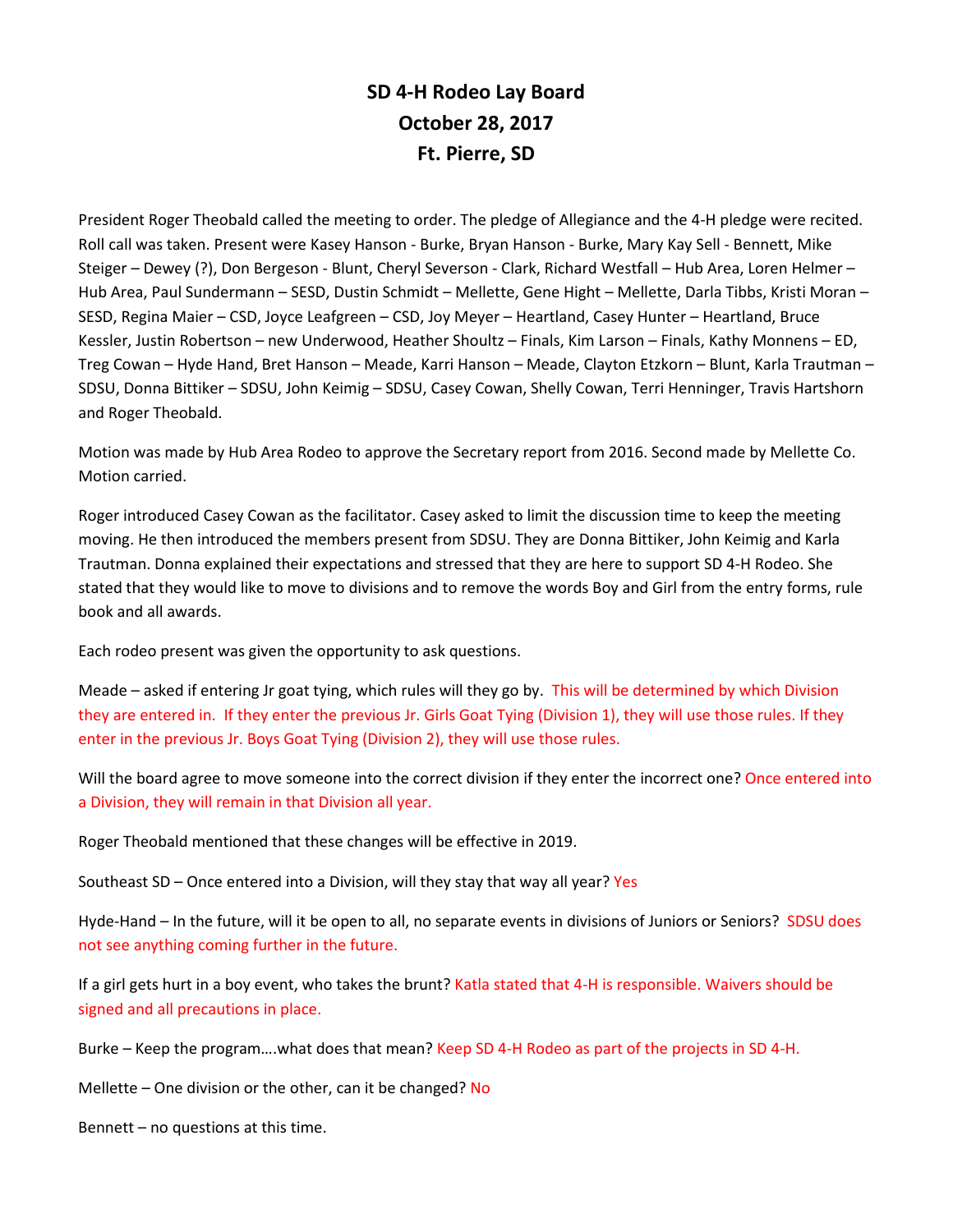Eastern Dakota – Why can we have no discrimination in gender, but 4-H is limited from 8-18 for age? 4-H is a youth program with the age parameters for youth age 8-19.

Heartland – How many others states offer 4-H Rodeo? New Mexico is the only other state and their events are open to all Juniors and all Seniors. They do not operate the same way as SD does.

Blunt – no questions at this time.

Clark – Jr. Jr. division does not qualify for state. Jr Jr contestants must be 4-H members and can compete together in events. Yes that is correct.

New Underwood – no questions at this time.

Central SD – Do they have to pick one division or the other? Yes

Roger Theobald asked about sexual harassment? If a girl is riding a bucking horse and the pickup man grabs her to get her off and touches her inappropriately, what happens? Will deal with that situation when and if it happens.

Opened for discussion. All divisions must be offered. Sponsorship will be harder to get if it is not associated with 4-H. We have a rich history with 4-H rodeo and would like to see it continue.

A straw ballot was taken and most would like to keep it 4-H rodeo. Karla Trautman stated that they would like to keep it divided into divisions and not go like New Mexico, with all events being open to both boys and girls.

SDSU was asked about IGrow vs. 4-H. Karla stated that any program that is 4-H has to use the 4-H clover and that IGrow is just the SD website. It was mentioned that in 2017 there was no 4-H emblem on the contestant numbers.

It was asked if there are more changes coming in the future? They stated not that they were aware of, but that you should never say never. They are not sure of anything coming as of now.

How involved is SDSU in 4-H rodeo? They assist with getting the forms ready and the website. They take questions from 4-Hers. Keep records for financials, insurance and keep a 4-H presence. Ron Skovly promotes 4-H rodeo at the Black Hills Stock Show, they get the entry forms from each rodeo and send on to Kathy. They take the brunt of the questions and if unable to answer completely, then they forward on to the board or finals secretary. How involved is the county extension in local rodeos depends on how much you want them to be. They provide no financial help only provide insurance availability and file the forms. They will be as involved as each regional rodeo wants them to be.

The main points were again discussed. Going to Divisions and no boys or girls on entry forms, in rule book or on awards. It was brought up that any dollars raised under the 4-H title, need to stay with 4-H. Chartering allows rodeos to use the emblem. Currently all regional rodeos are chartered.

Mary Kay Sell made a motion to use 2018 as a trial for moving into compliance. Each region can participate on a volunteer basis. Justin Robertson New Underwood made an amendment to add, remove all mention of Boy /Girl and only use divisions on entries and awards. Justin  $2^{nd}$  the motion. Motion and amendment passed.

A new Sisseton area group has asked to add a rodeo at the college location. It was agreed that they were welcome to do so as long as they completed the same requirements as all other regional rodeos.

Each rodeo was asked for their 2018 rodeo dates. Dewey May 27, new Sisseton rodeo – sometime in May, Meade June 22, Burke June 22 & 23, SE SD June 23, Hyde-Hand June 24, Hub Area July 7 & 8, Bennett July 7, Eastern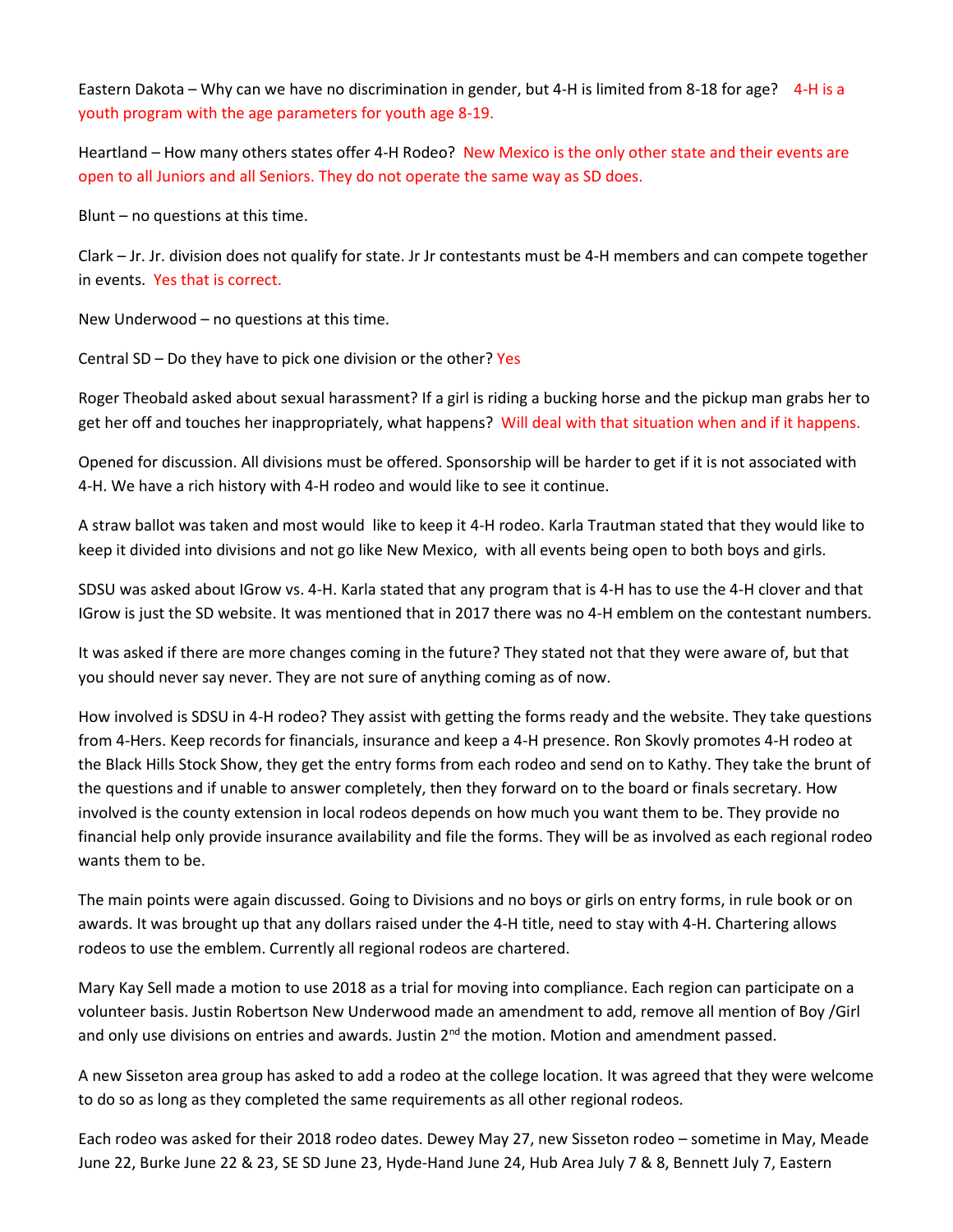Dakota July 14 & 15, Heartland July 21 & 22, New Underwood July 28 & 29, Clark July 28 & 29, Blunt July 21 & 22, Central SD Aug 4 & 5, State Finals Aug 17, 18 & 19.

Roger asked for consideration of the proposed rule changes.

## **1. 4-H Rodeo Lay Association Constitution and By-Laws - Article IV – Officer, Duties of Officers, Term of Office**

A. The officers of this Board of Directors shall be President, Vice President, a Secretary/Treasurer and two directors at large. The President, Vice President, Secretary/Treasurer, and two Directors-at-Large, will be elected by **and from** the Board of Directors and will be called the Executive Board. One of the Directors-at-Large will be the representative from the State 4-H Finals Committee.

Paul Sunderman made motion to approve, Hub Area second the motion. Motion Carried.

# **2. 4-H Rodeo Lay Association Constitution and By-Laws - Article III - Membership**

A. General Membership in this Lay Association shall be persons interested in promoting the 4-H Rodeo Project and Board Membership shall be one elected representative from each of the sanctioned 4-H rodeos, **with no person representing more than one rodeo.** These Representatives will constitute a Board of Directors.

Hub Area made motion to approve, Kasey Hanson second. 9 yes votes, 5 no votes. Motion approved.

## **3. 4-H Rodeo Lay Association Constitution and By-Laws - Article III -**

#### **Membership**

C. **Each member of the Executive Board, and each** Sanctioned rodeos **shall would** have one vote per rodeo and **shall will** vote on Rules and Regulations. **No person, by virtue of holding a position on the Executive Board, may also vote as a sanctioned rodeo Representative. Voting by proxy in any meeting of the Board of Directors or the Executive Board shall not be permitted.** 

Hub Area made motion to approve, New Underwood second, motion approved.

## **4. 4-H Rodeo Lay Association Constitution and By-Laws - Article III -**

#### **Membership**

E. Special meetings of the Board of Directors may be called by the President, **or by a petition signed by at least five (5) Directors**, on 10 days' notice to each director with **personally** delivered notice by mail, **media, or electronic communication or telephone**. The meeting shall be held at such time and place as is specified in the notice thereof in a central location.

# **5. 4-H Rodeo Lay Association Constitution and By-Laws - Article IV – Officer, Duties of Officers, Term of Office**

C. The terms of office of all officers elected at any annual meeting shall commence at the adjournment of that meeting and shall serve until adjournment of the next annual meeting. **In the event of a vacancy of the position of President, or of the President's temporary or permanent incapacity, the Vice President shall become the Acting President until an election can be held at the next annual meeting. In the event of a vacancy in Vice President, Secretary/Treasurer,**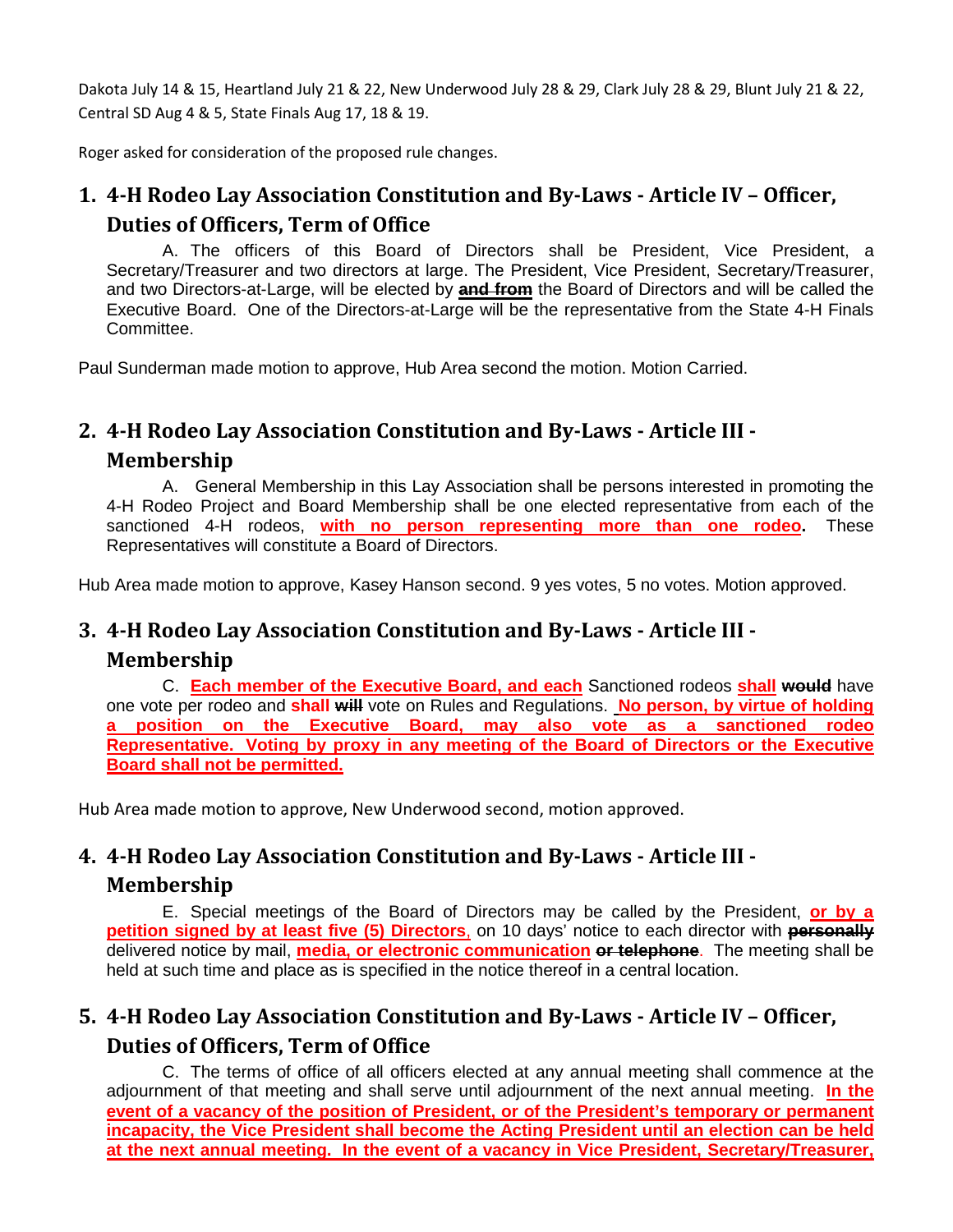**or Directors-at-Large, the President may appoint, with the advice and consent of the Executive Board, a person to serve the remainder of the term of office until an election can be held at the next annual meeting.**

## **6. 4-H Rodeo Lay Association Constitution and By-Laws - Article IV – Officer, Duties of Officers, Term of Office**

D. Unless otherwise ordered by the Board of Directors the annual meeting shall be held the last Saturday in October in the city of Pierre **or Fort Pierre,** SD, at a place designated by the President. The Secretary/Treasurer shall **by** mail, **media or electronic communication, send** notices of meeting to the members at least 10 days prior to the meeting and the date, time, place shall be published in the SD 4-H Finals Rodeo Program.

Items #4, #5 and #6 were voted on together. New Underwood made motion to approve. Hub Area second, motion approved.

### **7. 4-H Rodeo Lay Association Constitution and By-Laws - Article V**

This Constitution and By-Laws of this organization, and the 4-H **175 South Dakota** Rodeo Rules & Regulations may be amended at the annual membership meeting of the members. **Each sanctioned rodeo must have representation at the annual membership meeting to be eligible to host a sanctioned rodeo the following season.** Any proposed amendments to the Constitution and By-Laws, **or the South Dakota Rodeo Rules & Regulations**, must be submitted in writing to the Secretary/Treasurer and posted at the Rodeo Office of the State 4-H Finals **and posted to the SD 4-H Rodeo website.** The Secretary/Treasurer shall distribute copies of the proposed amendments to all Directors 10 days prior to the meeting **by mail, media or electronic communication.**

Hub Area made motion to approve, Kasey Hanson second. Motion failed.

## **8. 4-H Rodeo Lay Association Constitution and By-Laws - Article III - Membership**

E. **A simple quorum of elected directors shall constitute a quorum**. **A quorum for the transaction of business shall be the voting membership present.**

#### **9. South Dakota Rodeo Rules & Regulations – General Rules**

- 6. ….Non-Qualifying rodeos are able to and are encouraged to participate in all 4-H Rodeo meetings **and are allowed one vote per approved rodeo at Lay Board meetings**; however, non-qualifying rodeos cannot vote **on issues the pertain only to the State Finals Rodeo.**
- **NOTE**: The SD 4-H Rodeo Rules & Regulations allows Non-Qualifying rodeos a vote at the annual SD 4-H Rodeo Lay Board meeting, however, this does conflict with the SD 4-H Rodeo Lay Board By-Laws. This would change the Rules & Regulations to match the 4-H Rodeo Lay Board By-Laws.

#### **10**. **South Dakota Rodeo Rules & Regulations – General Rules**

5. …They will also be asked to complete an application form for hosting a 4-H Rodeo (Rodeo Approval Form) annually and that will need to be approved by the State 4-H Office. Entry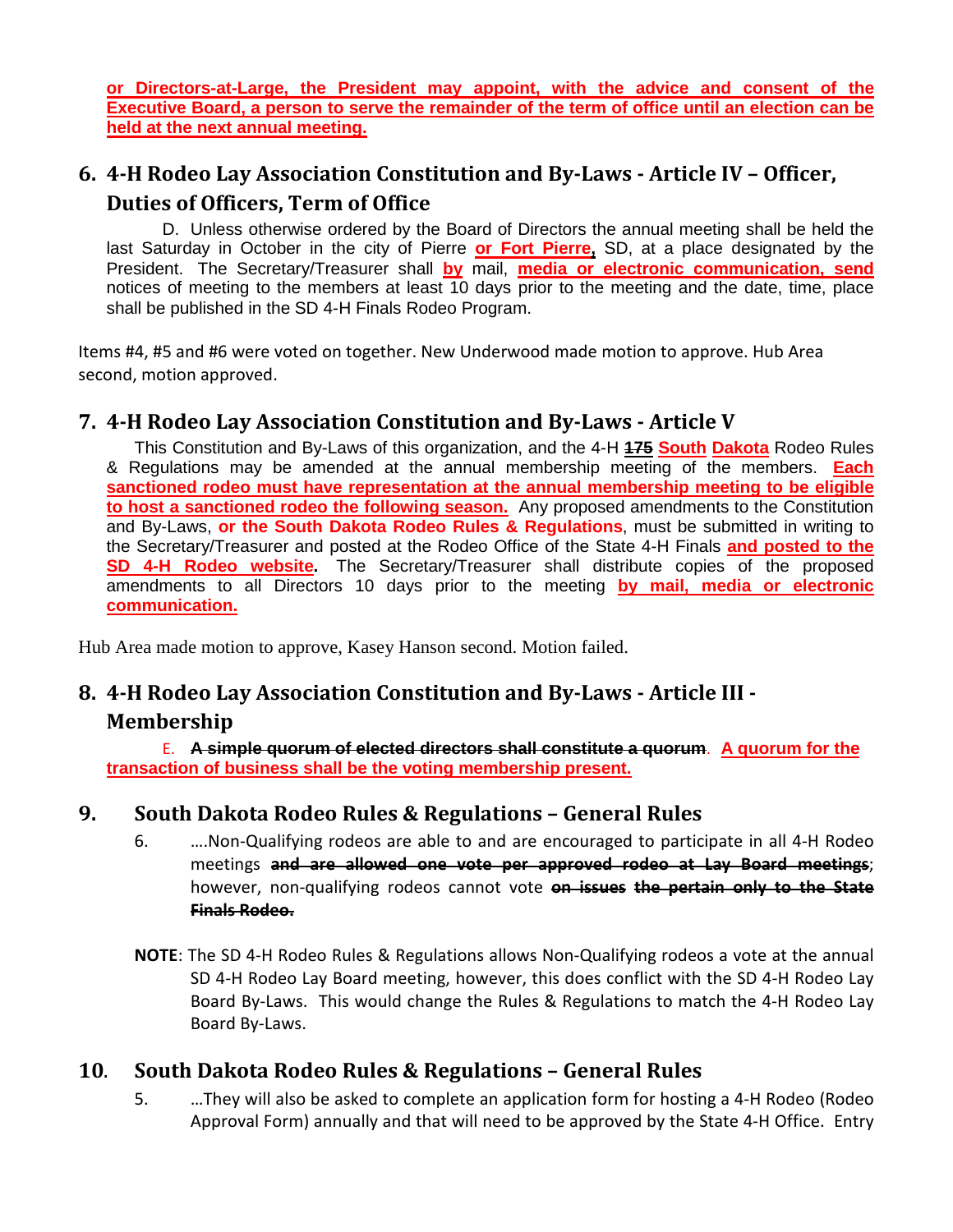blanks will be available **on the SD 4-H Rodeo website or** in Extension offices by May 1. No 4-H Rodeo may be "co-approved" with any other rodeo association.

## **11. South Dakota Rodeo Rules & Regulations – General Rules for Contestants**

11. Any contestant who scratches or is turned out of any event after registration (when you pick up your number **or check into Secretaries office**) will be disqualified from that event for all goes, unless the Arbitration Board rules otherwise.

### **12**. **South Dakota Rodeo Rules & Regulations – Official Rules and Regulations**

- 5. To enter an approved 4-H rodeo at any level, contestants must be enrolled in the insurance plan approved by the State 4-H Advisory Committee, or have on file in their county Extension office a signed, **notarized** form verifying eligibility either for personal health coverage equal to or greater than that provided under the state plan.
- **NOTE**: The current Insurance Declaration Form 1 to Participate in 2017 South Dakota 4-H Rodeo does not require a notary.

Items #8, #9, #10 #11 and #12 were voted on together. Hub Area made motion to approve. New Underwood second. Motion approved.

## 13. ADD JR. DALLY TEAM ROPING

Travis Hartshorn proposed adding Jr. Team Roping to the list of events. Discussion was held. This would add 2 more sets of awards at Finals. New Underwood made motion to approve, Clark second. Motion failed.

#### **Proposed SD 4-H Rodeo Policies & Procedures – see separate document**

It was suggested to appoint a committee to review policies and procedures. Hub Area made a motion to review, Kasey Hanson second. Motion approved.

The late entry process was discussed as a housekeeping task. At a previous Finals meeting it was currently states that late entries will be accepted up to 30 days or until June  $1<sup>st</sup>$  to add a late entry at the cost of \$150 per contestant. This rule needs to be approved by the Lay Board. Hub Area made motion to approve, New Underwood second. Motion carried.

Discussion was held regarding this cost when it is a family. \$150 for each family member seemed quite costly. Paul Sunderman made a motion to make this fee \$150 for the first family member and \$50 for each additional family member. Clark second the motion. Motion carried.

#### **Election of 2018 Lay Board Officers**

Kathy Monnens nominated Treg Cowan for President. Hub Area second the nomination. Paul Sunderman made motion for nominations to cease. New Underwood second. Treg Cowan was voted in as President.

Mary Kay Sell nominated Justin Robertson as Vice President, Hub Area second the nomination. Burke made motion nominations cease, Crooks second. Justin Robertson was voted in as Vice President.